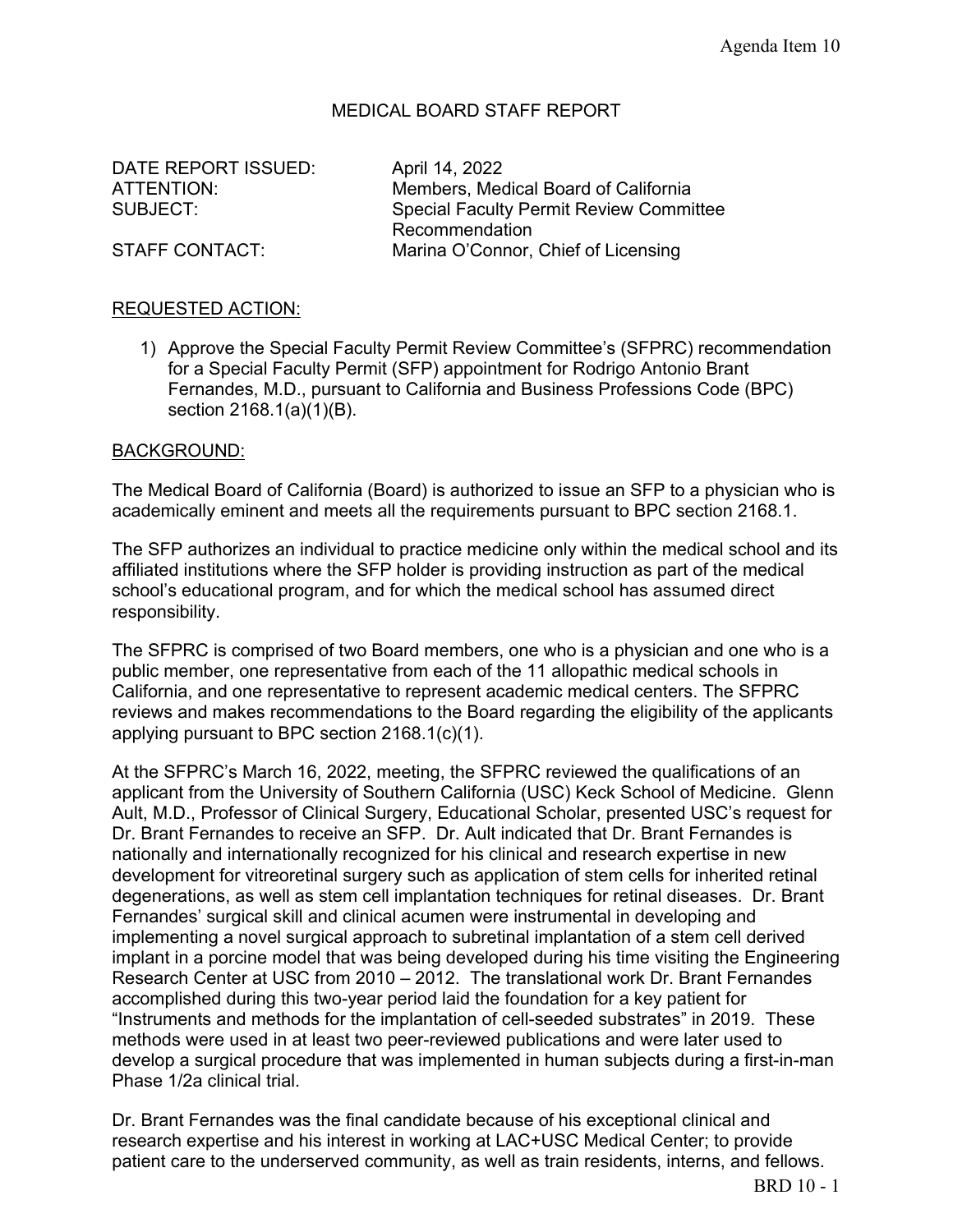USC Keck School of Medicine has been searching for an individual with Dr. Brant Fernandes' skill set for the last few years and has not been successful to recruit someone of his caliber. Dr. Brant Fernandes has a notable record of peer-reviewed publications and has been involved in student mentorship in the past several years. Dr. Brant Fernandes is constantly requested to be an invited lecturer in both national and international conferences and in several resident and fellow courses and his skill and accomplishments have been acknowledged by his peers nationally and internationally.

If approved for an SFP by the Board, Dr. Brant Fernandes will hold a full-time faculty position as Associate Professor of Clinical Ophthalmology at the USC Keck School of Medicine where he is expected to manage ocular trauma and retinal diseases including diabetic retinopathy and retinal detachment. Dr. Brant Fernandes will contribute to developing a stem cells implantation unit in the USC Keck School of Medicine's retina service. He is expected to continuously conduct pre-clinical and translational retina research along with his clinical responsibilities and will also teach medical students, residents, interns, and fellows at LAC+USC Medical Center as well as Ph.D. and postdoctoral students. Dr. Brant Fernandes has more than 20 years of unique experience, has completed a double fellowship in vitreoretinal and glaucoma surgery, and is an experienced cataract surgeon. In addition to his exceptional clinical expertise and extensive surgical experience in retina, glaucoma and cataract surgeries, Dr. Brant Fernandes has extraordinary world-class experience in stem cell therapeutic application.

### EDUCATION:

### MEDICAL SCHOOL

Federal University of São Paulo Brazil: 1995 – 2000 Graduated: 2000

#### Postgraduate Training

Federal University of São Paulo, Brazil Ophthalmology: 2003 – 2005

Foundation Getulio Vargas, Brazil Specialization in Health Care Management: 2004

Federal University of São Paulo, Brazil Glaucoma: 2004 – 2006

Federal University of São Paulo, Brazil Ph.D.: 2006 – 2019

Federal University of São Paulo, Brazil Vitreoretinal Surgery: 2007 – 2008

University of Southern California, Keck School of Medicine, California Vitreoretinal Surgery: 2010 – 2012

SPECIAL FACULTY PERMIT REVIEW COMMITTEE FINDINGS: